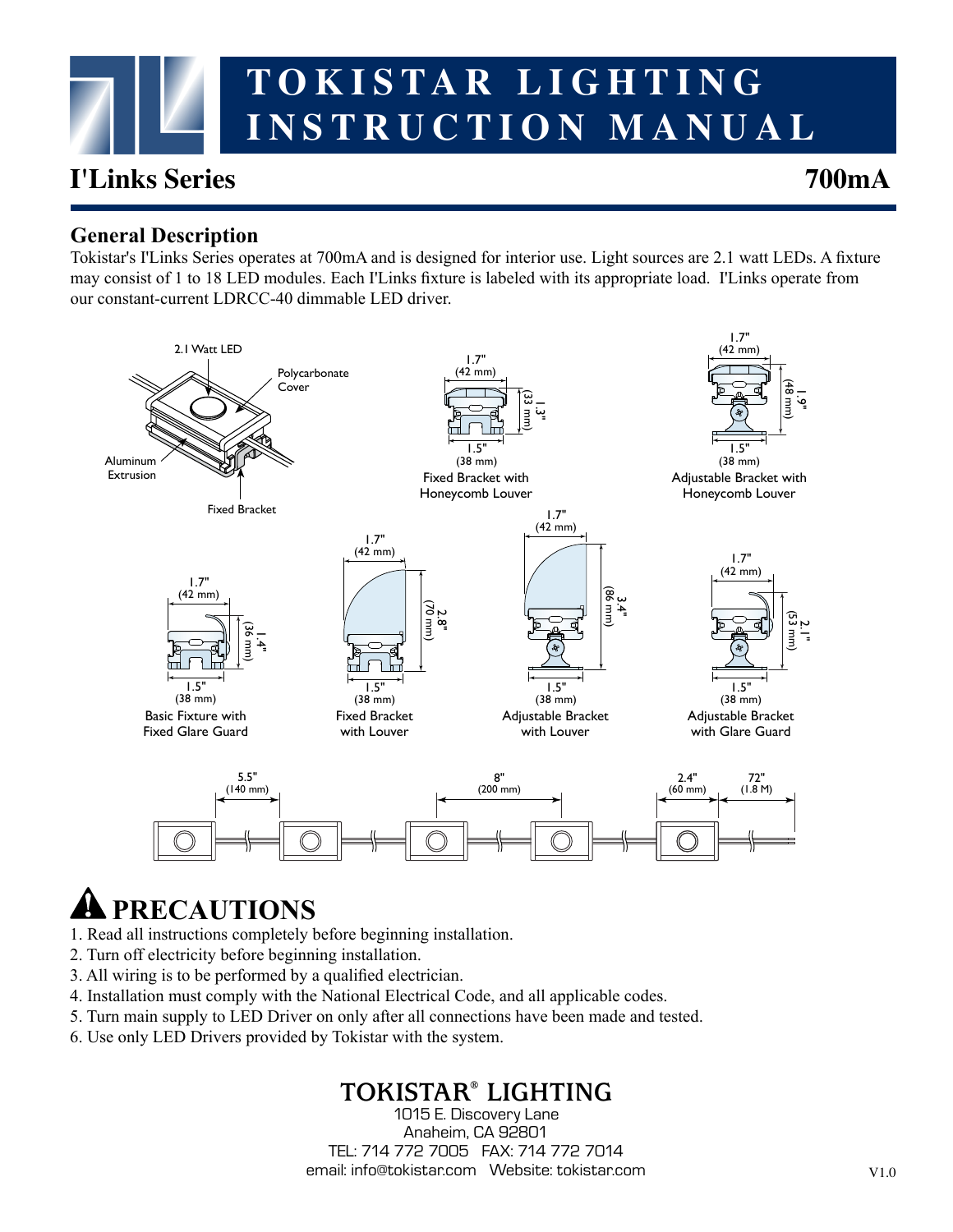#### **Space Requirements**

For proper air flow, the dimensions indicated are required to prevent heat build up.



#### **Mounting Brackets**

Mounting options include fixed or adjustable brackets. One bracket is required per module.



**Louvers**

#### **Honeycomb Louver**



Align the center of the louver with the center of the lens before securely snapping in place

# **Parellel Louver**





Align the center of the louver with the center of the lens before securely snapping in place

To remove a louver, insert a flat head screwdriver into the slot and apply gentle pressure.

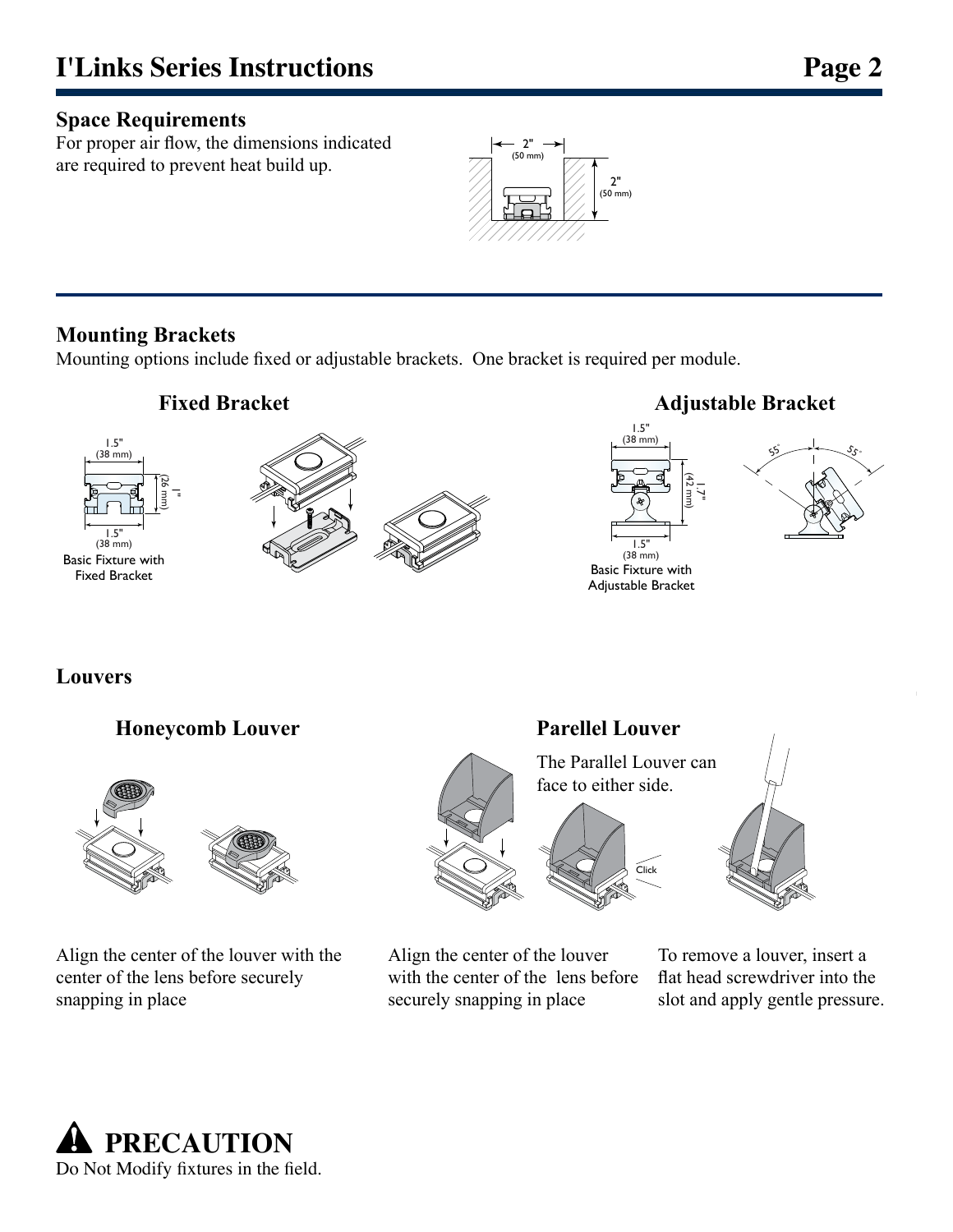### **Secondary Circuit Limitation**



#### **Recommended Lead Wire Size**

The distance from the power supply to the fixture, and the load of the fixture, will determine the proper size of secondary wire. Fixtures are provided with a factory lead. If additional wire needs to be attached, refer to the recommendation in this chart.

| Secondary Lead Wires |             |
|----------------------|-------------|
| <b>Wire Size</b>     | Wire Length |
| #18 AWG              | 300' (90 M) |



# **LED Driver**

#### **Part#: LDRCC-40**

Our constant-current LED Driver operates on the PWM method and accepts input from 0-10 VDC dimming controls. The driver has full range dim-to-off capability.

The input is universal ranging from 100 to 277 VAC 50/60 Hz. The driver may accept wiring from the ends, or be mounted to an enclosure and accept wiring from below.